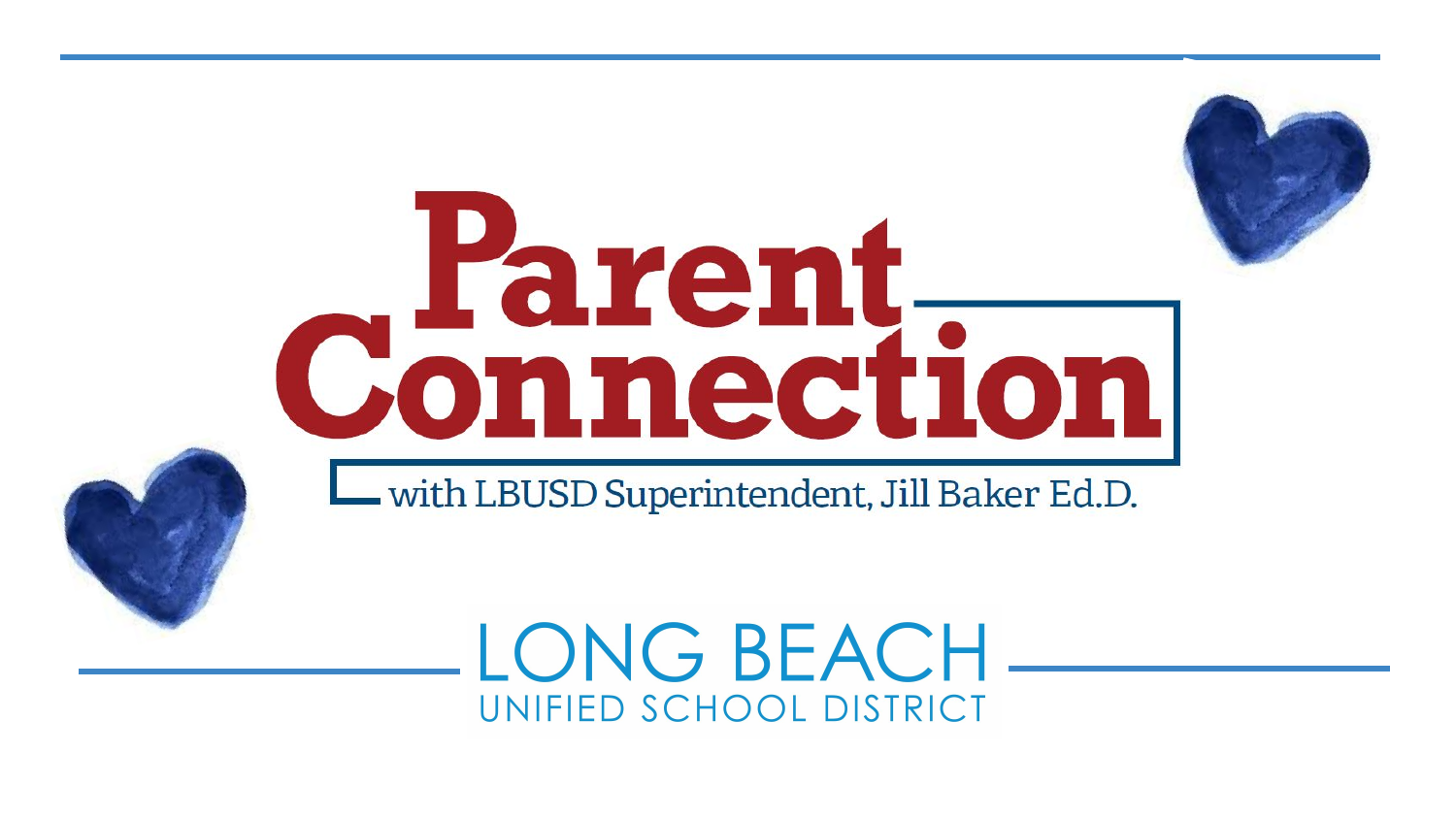

# LONG BEACH UNIFIED SCHOOL DISTRICT

## The Superintendent Parent Connection: Purpose

Create opportunities for human connection between parents/caregivers, superintendent and district staff.

Provide districtwide information for parents/caregivers to enhance access and connection to schools and district resources.

Engage in two-way communication with parents/caregivers to inform continuous improvement efforts.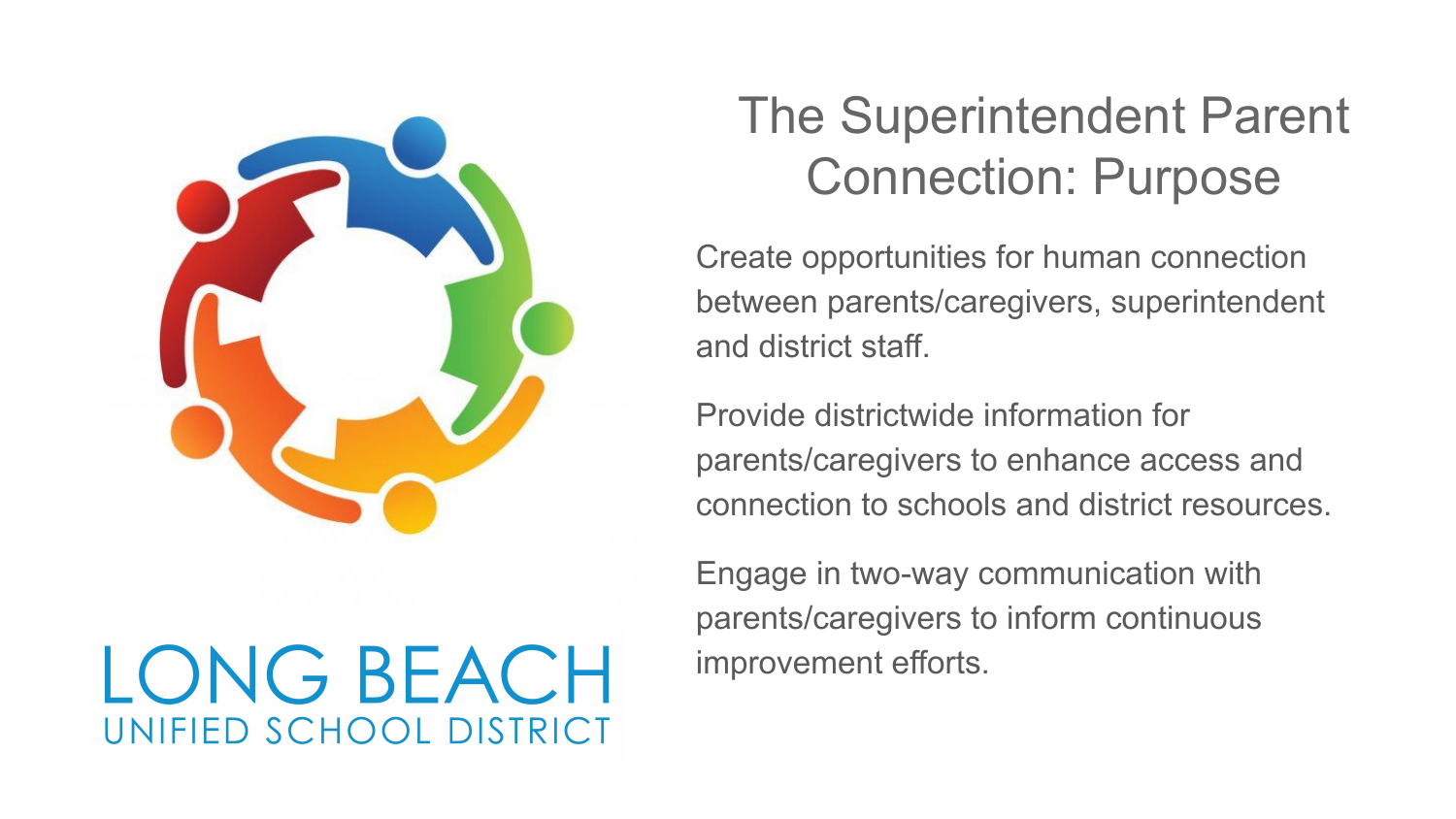

# LONG BEACH UNIFIED SCHOOL DISTRICT

## The Superintendent Parent Connection: Assumptions

Parents/caregivers are their child's first teachers.

Each parent/caregiver wants their child to have a school experience characterized by high expectations and care.

Students' lives are enhanced when parents/caregivers are involved.

A home - school connection fostered by teachers and school staff positively contributes to student success.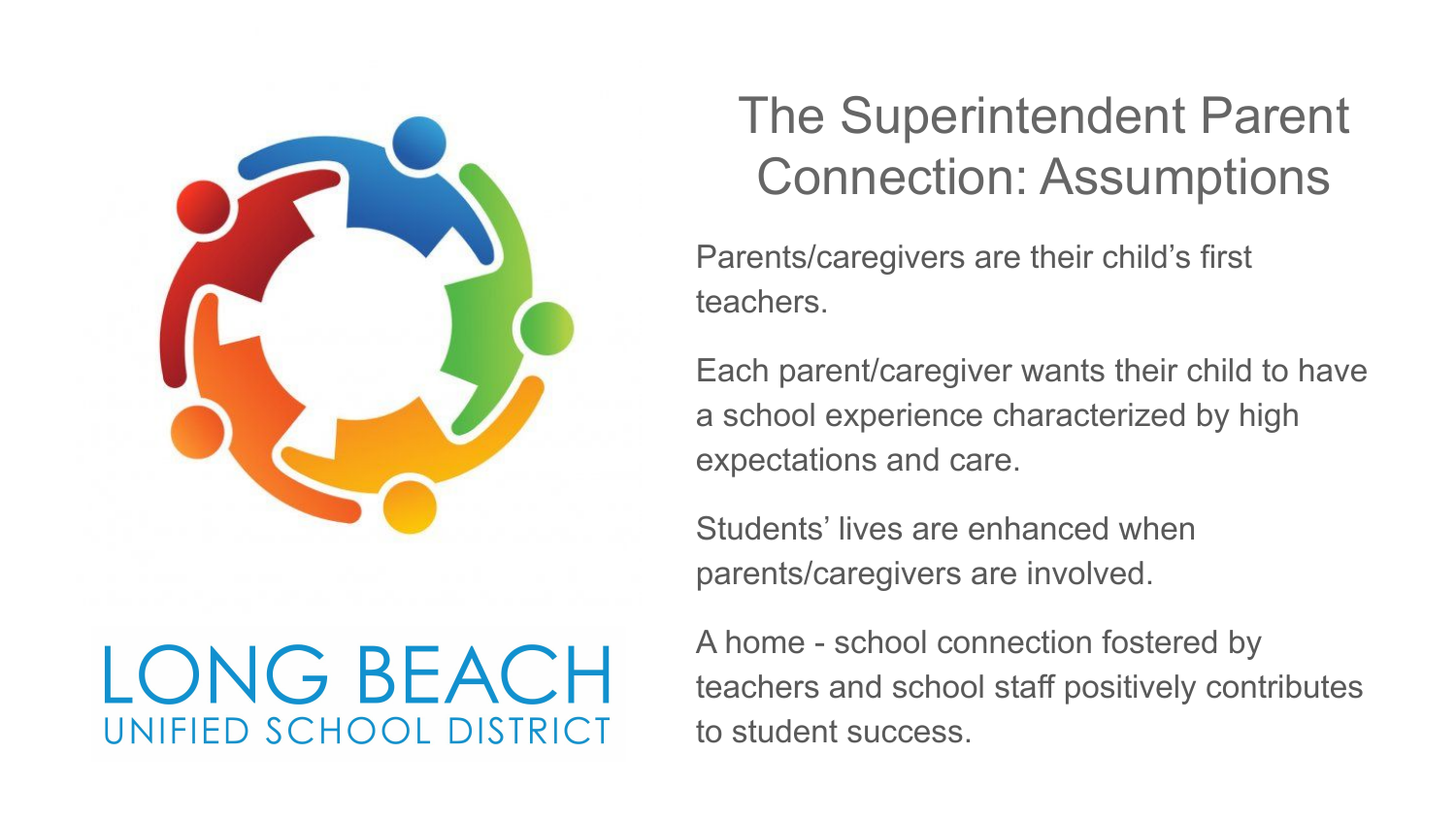# What will we focus on this year in the Parent Connection?



- Learning Acceleration & Support Plan
- Accessing Resources in Schools & Across LBUSD
- Communication & Community Engagement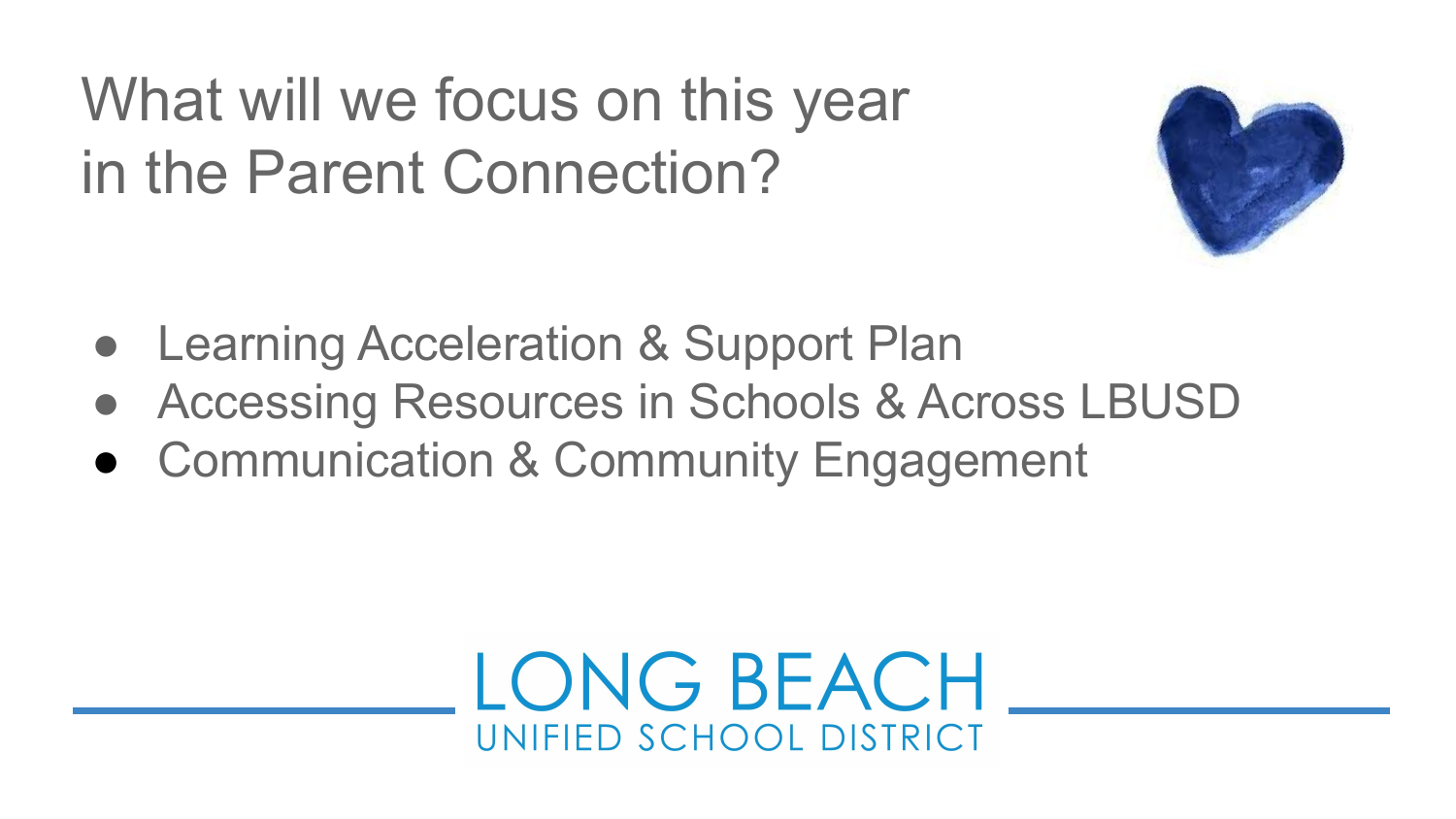# What is the Purpose of the Learning Acceleration & Support Plan?

- Enhance the core classroom experience for all students
- Provide academic acceleration, intervention and support
- **Support student well-being**
- Enhance classroom/school infrastructure



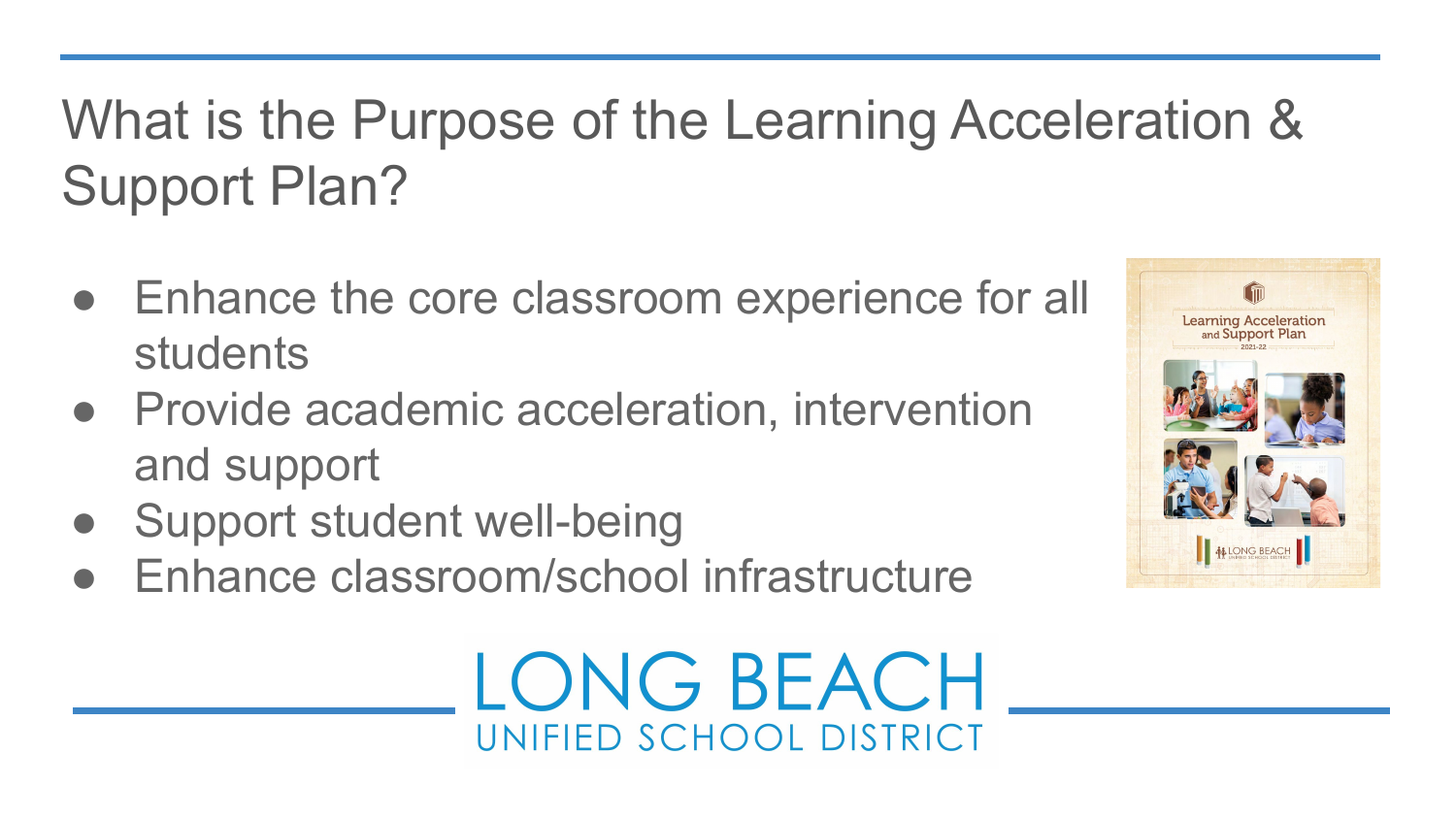### Accessing the Learning Acceleration & Support



#### **M** LONG BEACH

y f & O m T

A-ZINDEX ABOUT - OFFICES - SCHOOLS - STUDENTS - PARENTS - EMPLOYEES -

Superintendent of Schools

Home

#### Learning Acceleration and Support Plan

The Long Beach Unified School District has

Superintendent's Goals Supt's Student Advisory Committee

#### Learning Acceleration & Support Plan

Comms & Community Engagement & Curriculum, Instruction, Pro Dev & Early Learning & Elementary Schools & Middle & K-8 Schools  $\mathbf{d}\mathbf{h}$ High Schools & Equity Leadership & Talent Dev

Business Services

Deputy Superintendent & Charter Schools &

Grants

 $\mathbf{A}$  = Department Site  $C^*$  = External Site  $B = PDF$  Document

• Khmer Version

**COVID Supplemental One Time Resource Documents:** 

- 
- COVID Supplemental Resources by Revenue Source A
- 

worked with various local advisory groups and national partners to develop the Learning Acceleration and Support Plan. The school district began this planning based upon students' needs, blending together various resources - including significant and newly available pandemic recovery funding from the state and federal governments - to provide the best possible learning opportunities and related support. This web page also provides supporting materials from public presentations leading up to the posting of the full plan in summer 2021.

View the 2021-2022 Learning Acceleration & Support Plan for additional

#### • English Version

• Spanish Version

:alisteb

- COVID Allowable Use Information B
- COVID Supplemental Resource by Program [2]
- 

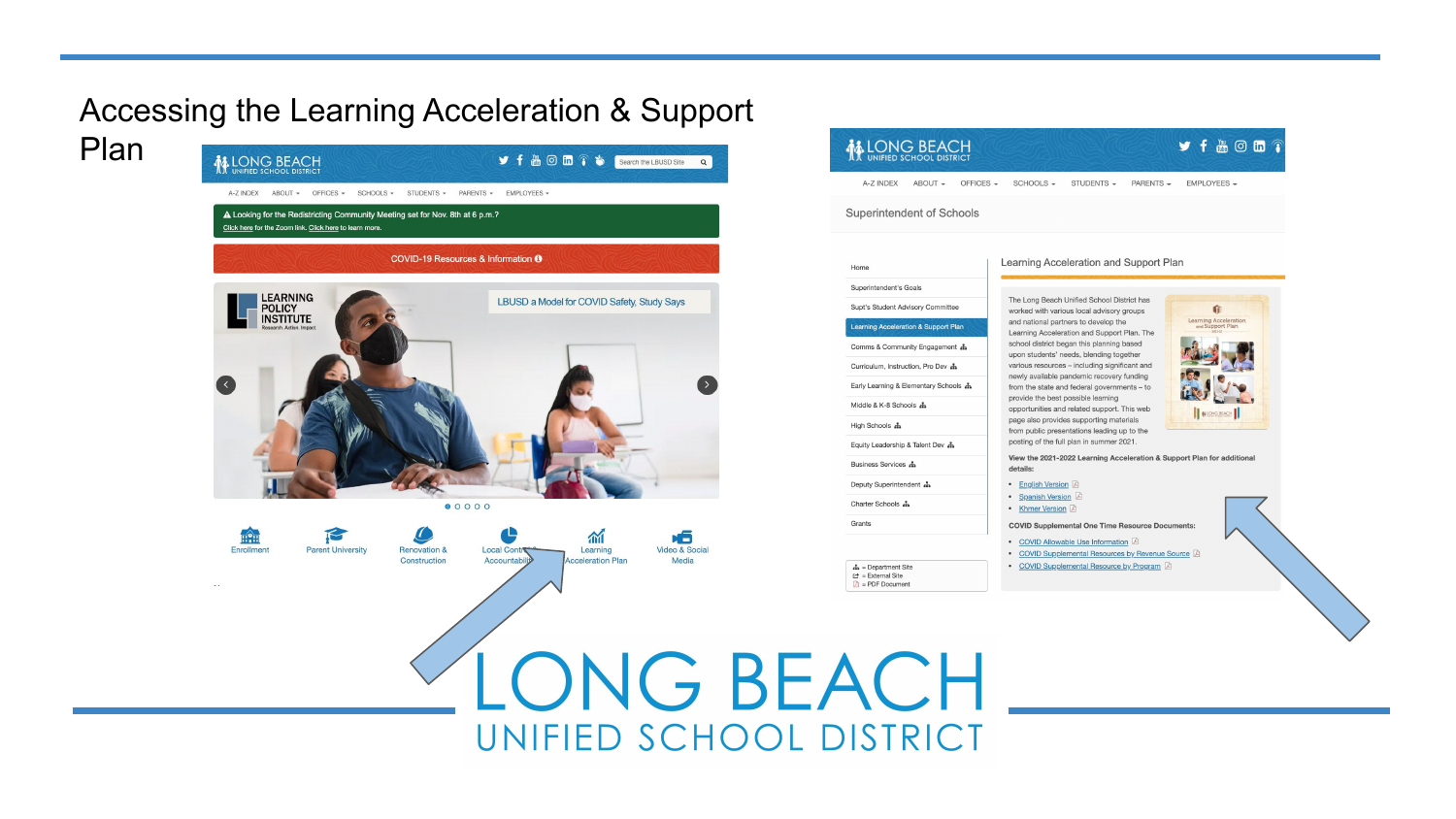

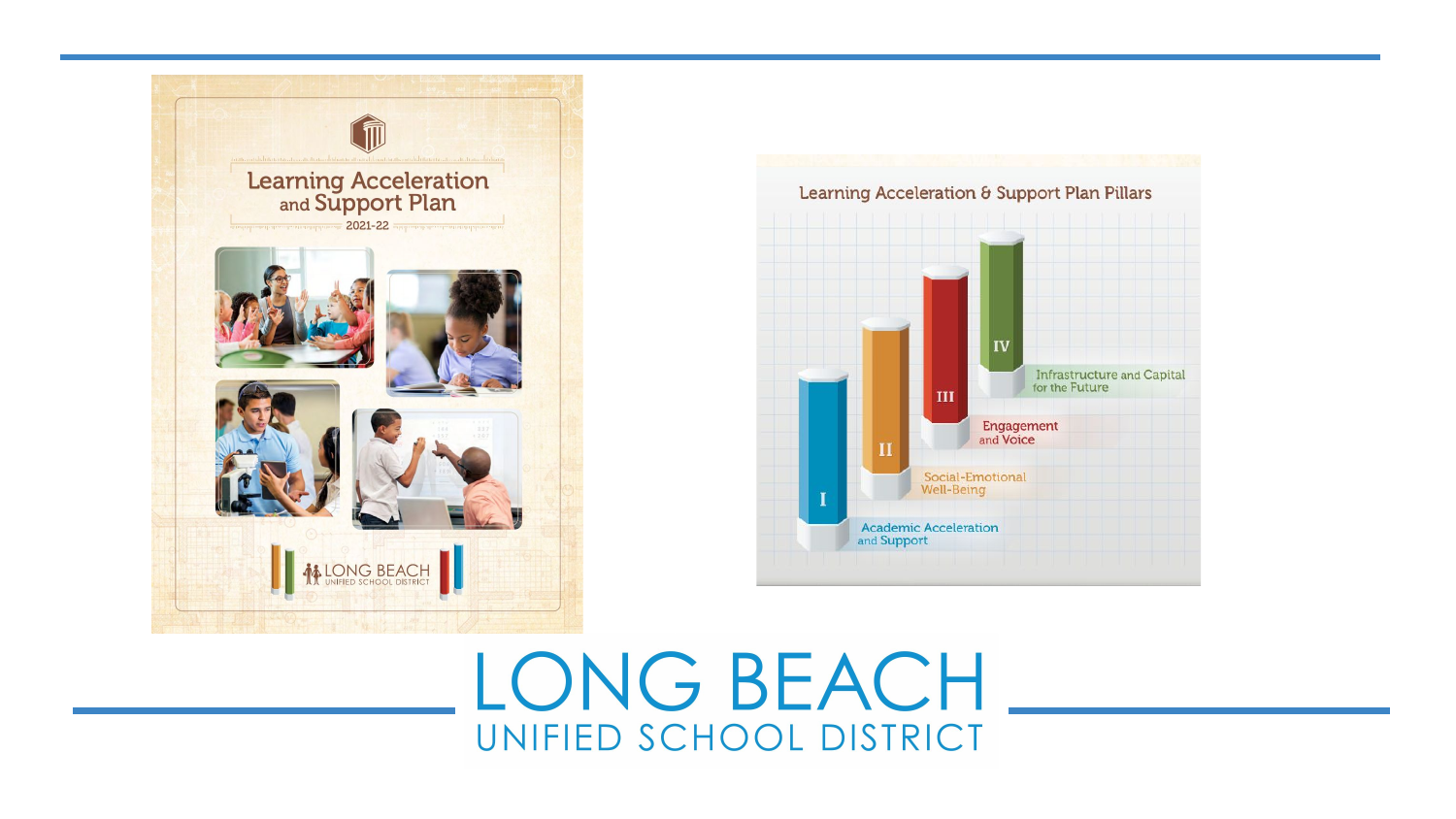### What programs and services exist across LBUSD?

K-5 Literacy Acceleration & Support Elementary Literacy & Math Tutoring Intervention Coordination

6-8 Literacy & Math Support Middle School Intervention Coordination Specialized Intervention Courses

Student Success Initiative High School Wellness/Care Centers Tutoring, Credit Recovery Across Levels:

- *● Teacher Professional Development*
- **Expansion of Family Resource** *Centers*
- *● Additional social emotional supports*
- *● Expanded Summer Intervention & Enrichment*
- *Expanded course offerings*
- *● iReady Assessment System*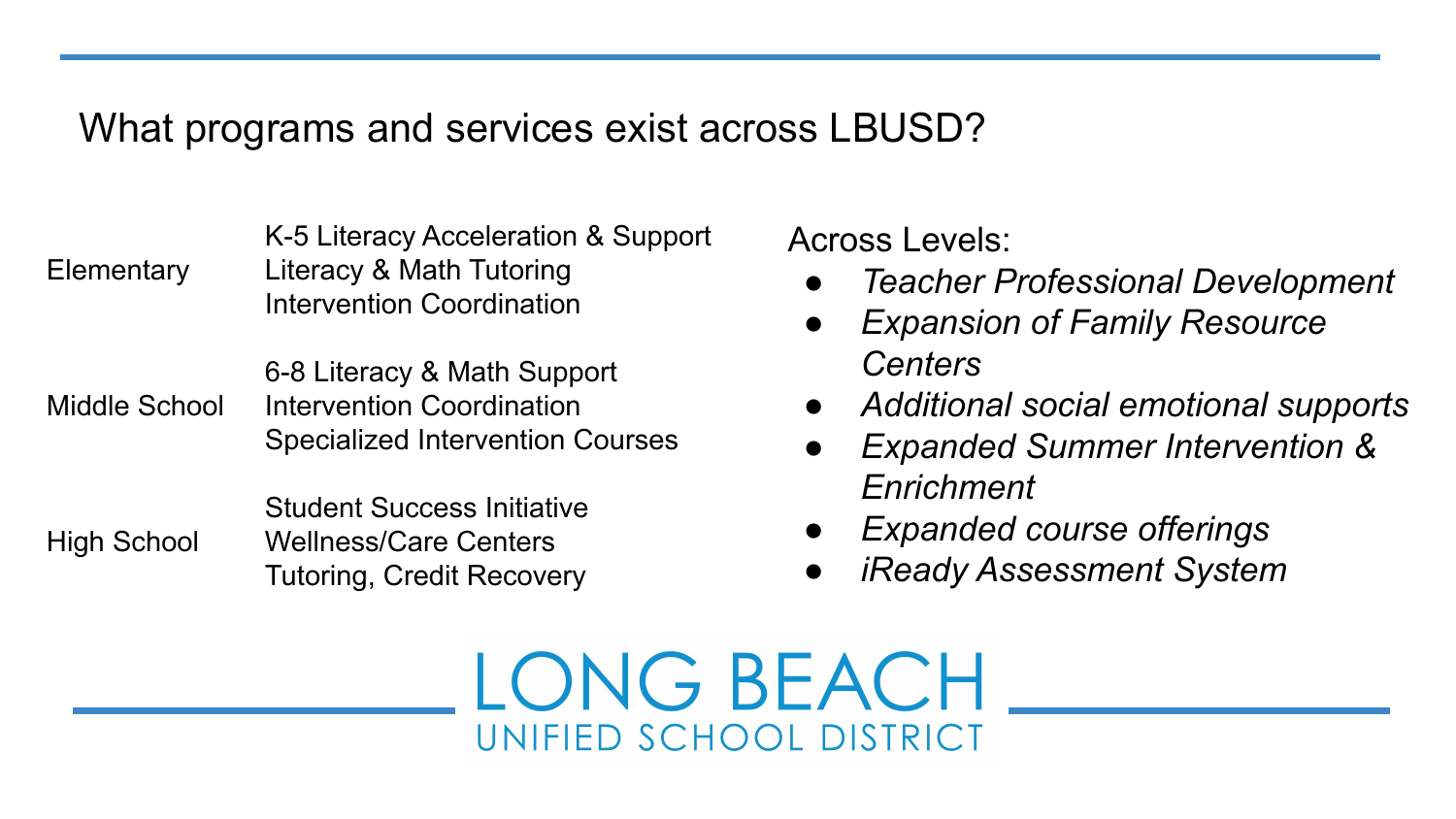## What questions can you ask at your school?

- What **supports** are available to help my student in Reading, Math or for their social-emotional needs (during the school day, after school)?
- What types of **tutoring** can my student access?
- What opportunities for **enrichment** are available to my student?
- How is student **wellness** being supported at the school?



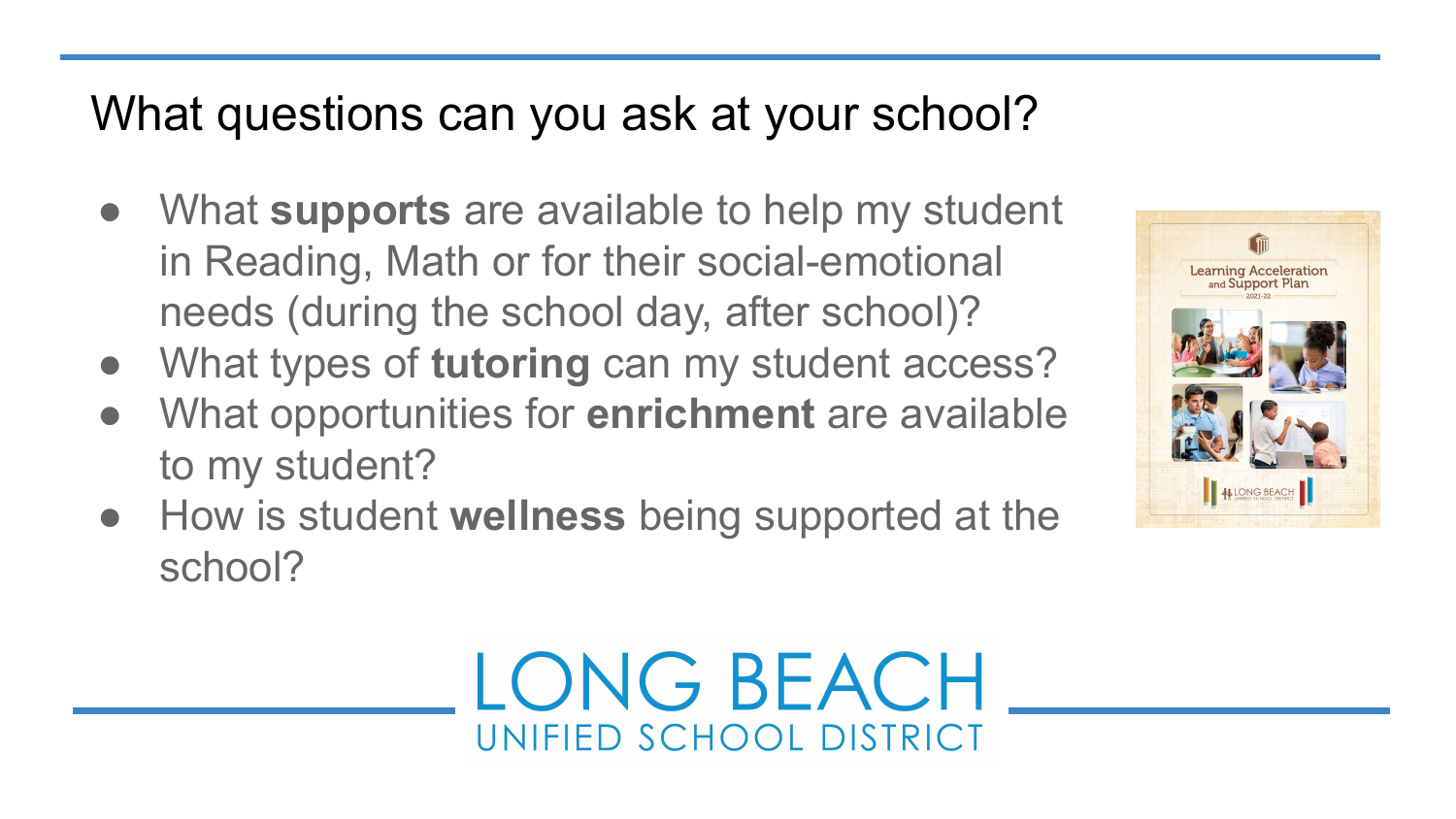### Staff Introduction: Chief of Communication and Community Engagement



### **Relationship Builder, Crisis Manager, Media Producer, Event Planner, Traveler, Adventurer**

- Global Public Relations Amazon
- Director of Communications Riverside Unified School District
- Communications Manager Fresno Unified School District
- AVID District Director / Grant Manager The School District of Phila.
- Producer ABC News Washington (Nightline, World News Tonight, Good Morning America)
- And more!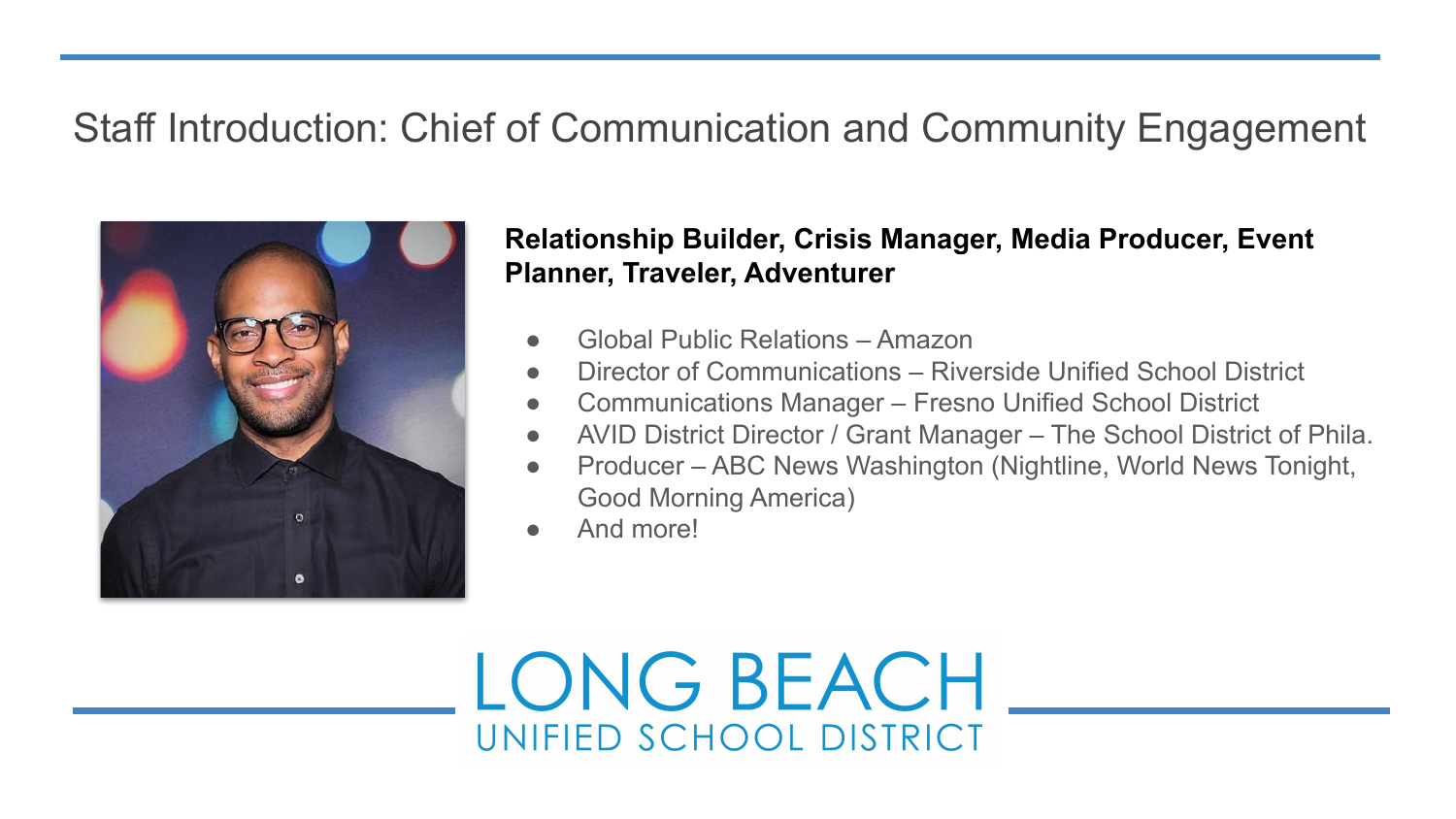## LBUSD Communications Priorities

- 1. Strengthen the value and usefulness of LBUSD's overall communications
- 2. Ensure LBUSD's communications practices are inclusive and accessible to diverse communities
- 3. Develop and improve relationships and partnerships with local businesses, community members/groups, parents and community leaders to magnify LBUSD's message